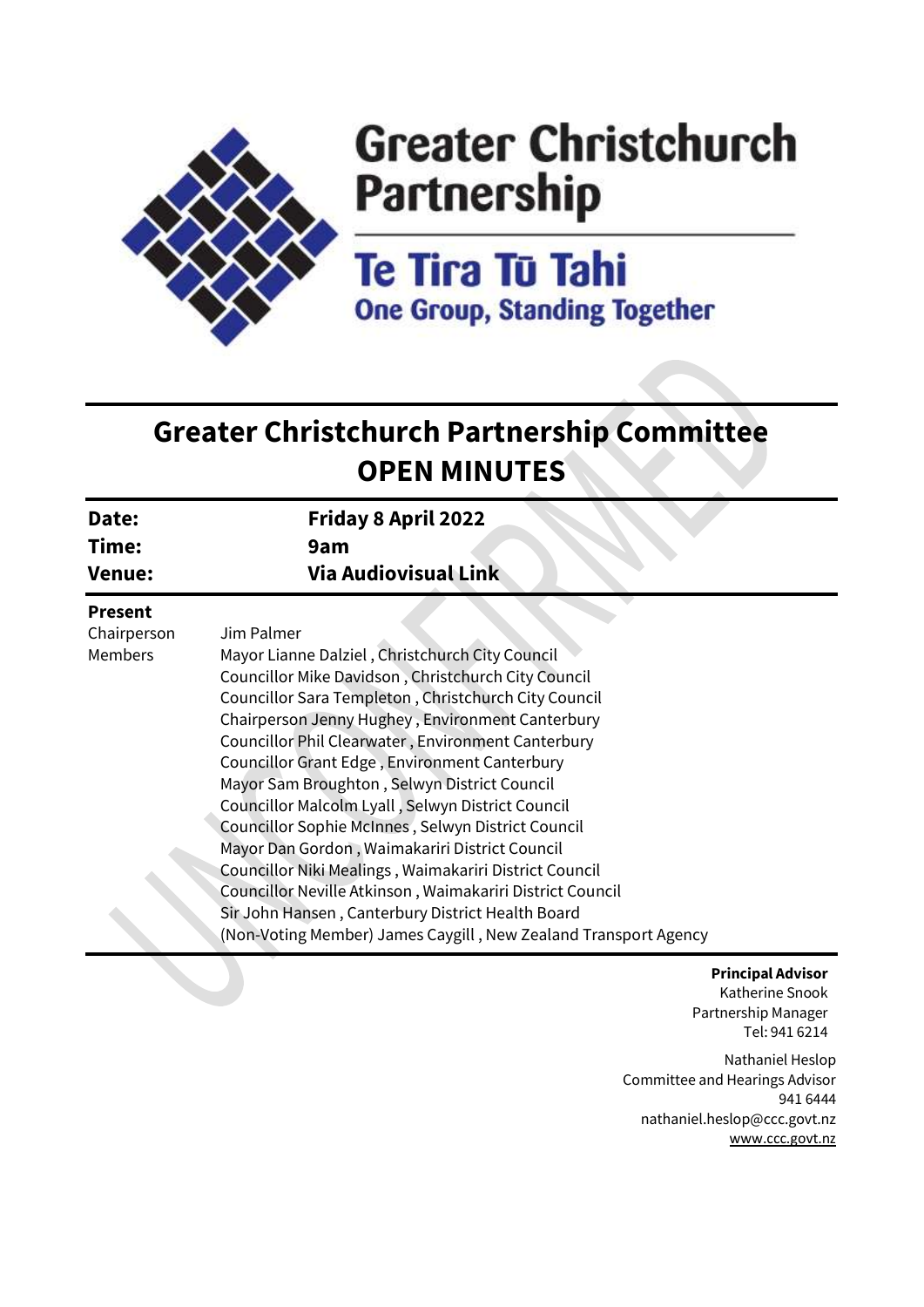

## **Karakia – Tīmatanga Opening Incantation**

The agenda was dealt with in the following order.

**1. Apologies Ngā Whakapāha** 

### **Committee Resolved GCPC/2022/00006**

That the apologies received from Councillors Neville Atkinson and Sara Templeton for early departure, Councillor Sophie McInnes and Mayor Lianne Dalziel for partial absence, and Dr Te Marie Tau, Gail Gordon, & Jane Huria for absence be accepted.

Mayor Dan Gordon/Councillor Neville Atkinson **Carried**

## **2. Declarations of Interest Ngā Whakapuaki Aronga**

There were no declarations of interest recorded.

## **3. Deputations by Appointment Ngā Huinga Whakaritenga**

There were no deputations by appointment.

## **4. Confirmation of Previous Minutes Te Whakaāe o te hui o mua Committee Resolved GCPC/2022/00007**

That the minutes of the Greater Christchurch Partnership Committee meeting held on Friday, 11 March 2022 be confirmed.

Councillor Neville Atkinson/Councillor Mike Davidson **Carried**

## **5. Greater Christchurch Transport Plan and Investment Programme**

#### **Committee Comment:**

Jesse Burgess introduced the item providing an overview of the scope for development of a Greater Christchurch Transport Plan (GCTP) and Transport Investment Programme (GCTIP). Key points included:

- The primary purpose of the GCTP is to provide a single plan for transport in the Greater Christchurch sub-region, which provides a consistent policy framework for transport investment that aligns with central government and GCP objectives. It also provides the ability to set out the transport policies and investments that are needed to give effect to the Greater Christchurch Spatial Plan.
- The GCTP and GCTIP will be developed in two stages, with Stage 1 focussing on consolidating existing plans and programmes, with Stage 2 providing further detail on the transport interventions needed to give effect to the strategic direction for transport in the Spatial Plan .
- Stage 1, to be completed by September 2022, will provide a high-level outline of the outcomes, objectives and key interventions that are proposed for transport in Greater Christchurch, and provide the policy context for the GCTIP.